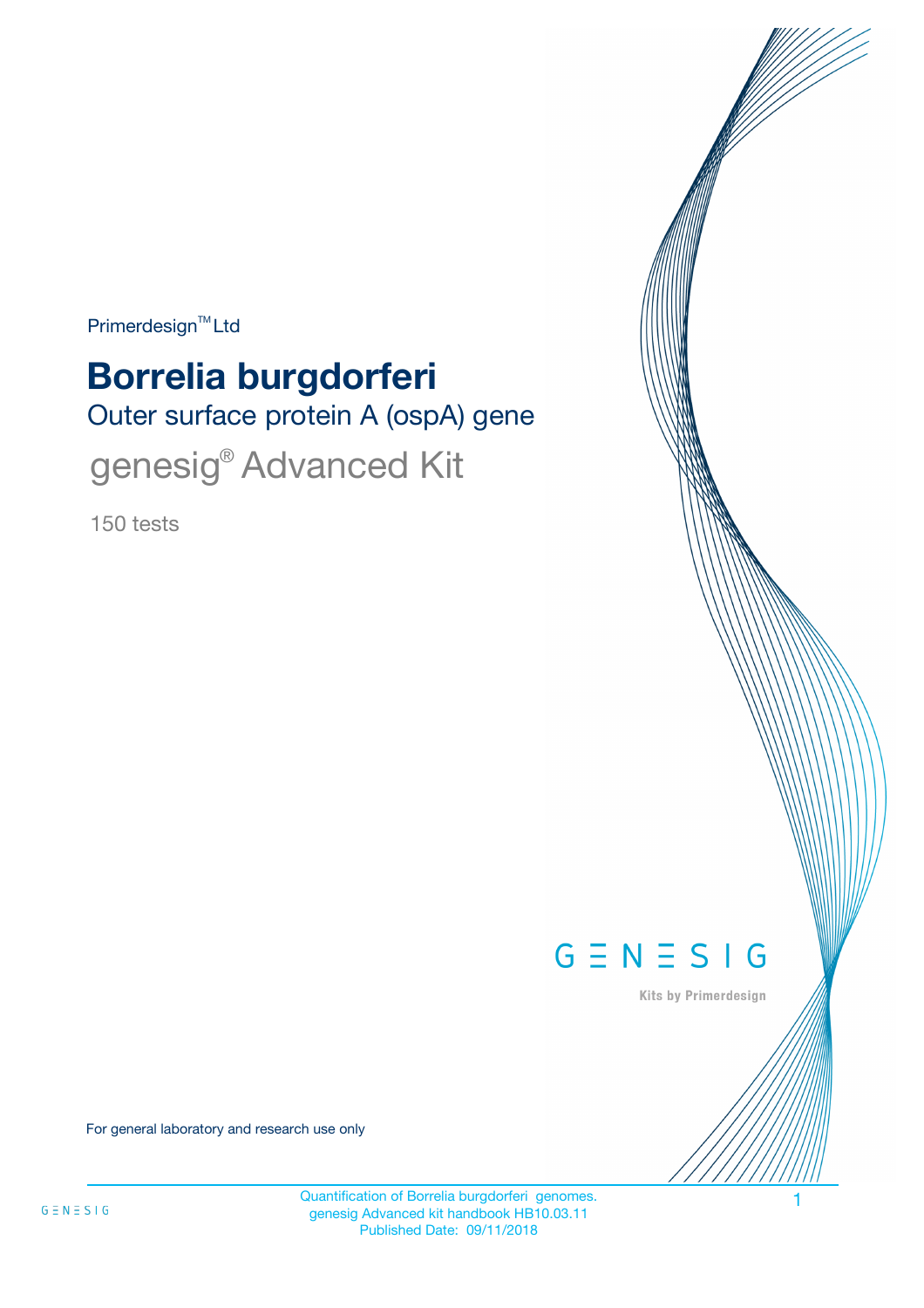## Introduction to Borrelia burgdorferi

Borrelia burgdorferi is a Gram negative aerobic bacterium which is a causative agent of Lyme disease. It is considered to be the most common tick-borne bacterial disease in the world. They belong to the spirochete class, genus Borrelia and have a single stranded, linear DNA genome of approximately 910 kb in length. The genome contains approximately 853 genes coding for basic functions and has several accompanying plasmids. It is a helical bacterium with an inner and outer membrane as well as a flexible cell wall. The cell is normally only  $1\mu$ m wide but due to its cylindrical shape can be 10-25µm long. It is structurally distinct as the flagella are located inside the periplasm between the inner and outer cell membranes. These allow the cell to travel through the tissue of its infected host or vector, causing it to be highly invasive.

B.burgdorferi is primarily transmitted by ticks of the genus Ixodes which serves as both a vector and a reservoir for the virus. I. scapularis and I. pacificus are the most common vectors found in the US while I. ricinus and I. persulcatus are found in Europe and Asia. The ticks usually acquire and transmit the spirochaete form of the bacteria by feeding on an infected host. The bacteria subsequently reside in the lumen of the tick's digestive tract, multiplying whilst remaining there during maturation through the nymph and adult life cycle stages. The bacteria then migrate to the salivary glands attaching themselves to the immunosuppressive tick salivary proteins. As an adult, the tick feeds on a new host resulting in infection of that host at around 24 hours after attachment. The bacterial infection begins at the site of the tick bite but can spread if untreated.

Infection in the skin causes a "bull's eye" rash around the bite site, sometimes accompanied by erythema migraine. The rash can be treated with a course of antibiotics but if left untreated can lead to a disseminated infection through the bloodstream resulting in neurological problems such as facial palsy or meningitis. A third stage of this infection is persistent and can be seen several months after the initial infection, causing chronic symptoms of the heart, brain, nerves and joints, including arthritis.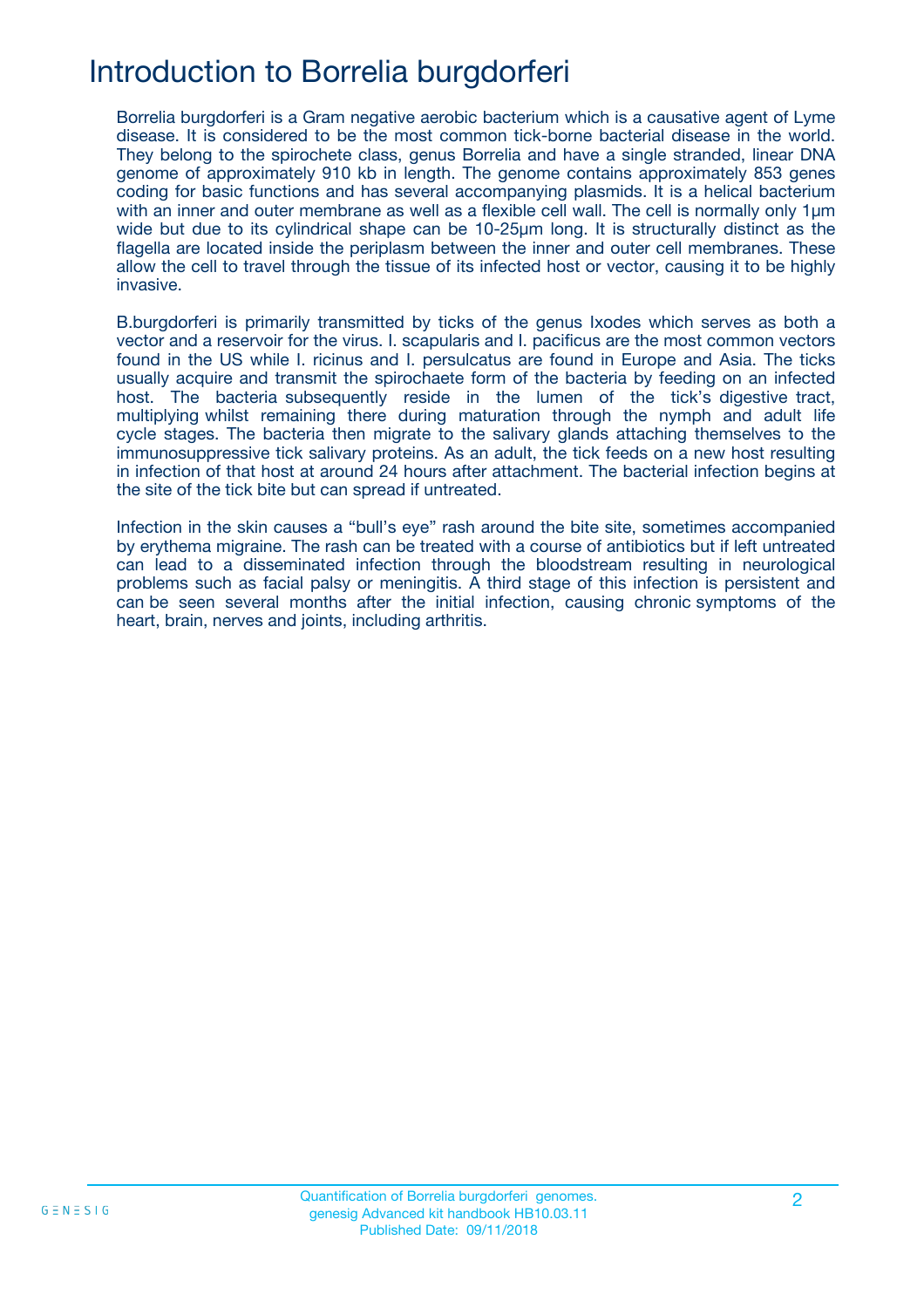## **Specificity**

The Primerdesign genesig Kit for Borrelia burgdorferi (B.burgdorferi) genomes is designed for the in vitro quantification of B.burgdorferi genomes. The kit is designed to have a broad detection profile. Specifically, the primers represent 100% homology with over 95% of the NCBI database reference sequences available at the time of design.

The dynamics of genetic variation means that new sequence information may become available after the initial design. Primerdesign periodically reviews the detection profiles of our kits and when required releases new versions.

If you require further information, or have a specific question about the detection profile of this kit then please send an e.mail to enquiry@primerdesign.co.uk and our bioinformatics team will answer your question.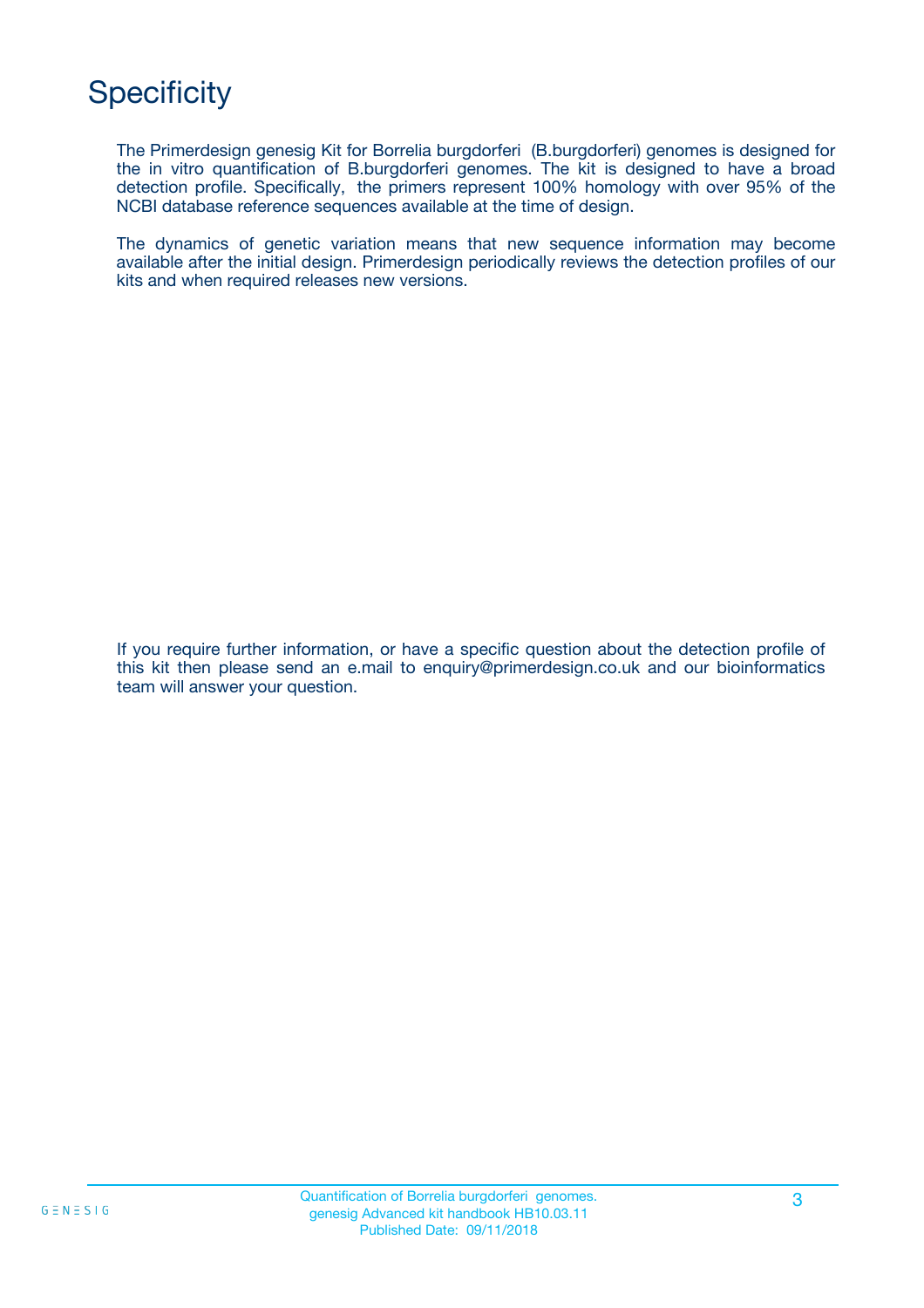## Kit contents

- **B.burgdorferi specific primer/probe mix (150 reactions BROWN)** FAM labelled
- **B.burgdorferi positive control template (for Standard curve RED)**
- **Internal extraction control primer/probe mix (150 reactions BROWN)** VIC labelled as standard
- **Internal extraction control DNA (150 reactions BLUE)**
- **Endogenous control primer/probe mix (150 reactions BROWN)** FAM labelled
- **RNase/DNase free water (WHITE)** for resuspension of primer/probe mixes
- **Template preparation buffer (YELLOW)** for resuspension of internal control template, positive control template and standard curve preparation

### Reagents and equipment to be supplied by the user

#### **Real-time PCR Instrument**

#### **Extraction kit**

This kit is recommended for use with genesig Easy DNA/RNA extraction kit. However, it is designed to work well with all processes that yield high quality RNA and DNA with minimal PCR inhibitors.

#### **oasig**TM **lyophilised or Precision**®**PLUS 2X qPCR Master Mix**

This kit is intended for use with oasig or PrecisionPLUS2X qPCR Master Mix.

**Pipettors and Tips**

**Vortex and centrifuge**

#### **Thin walled 1.5 ml PCR reaction tubes**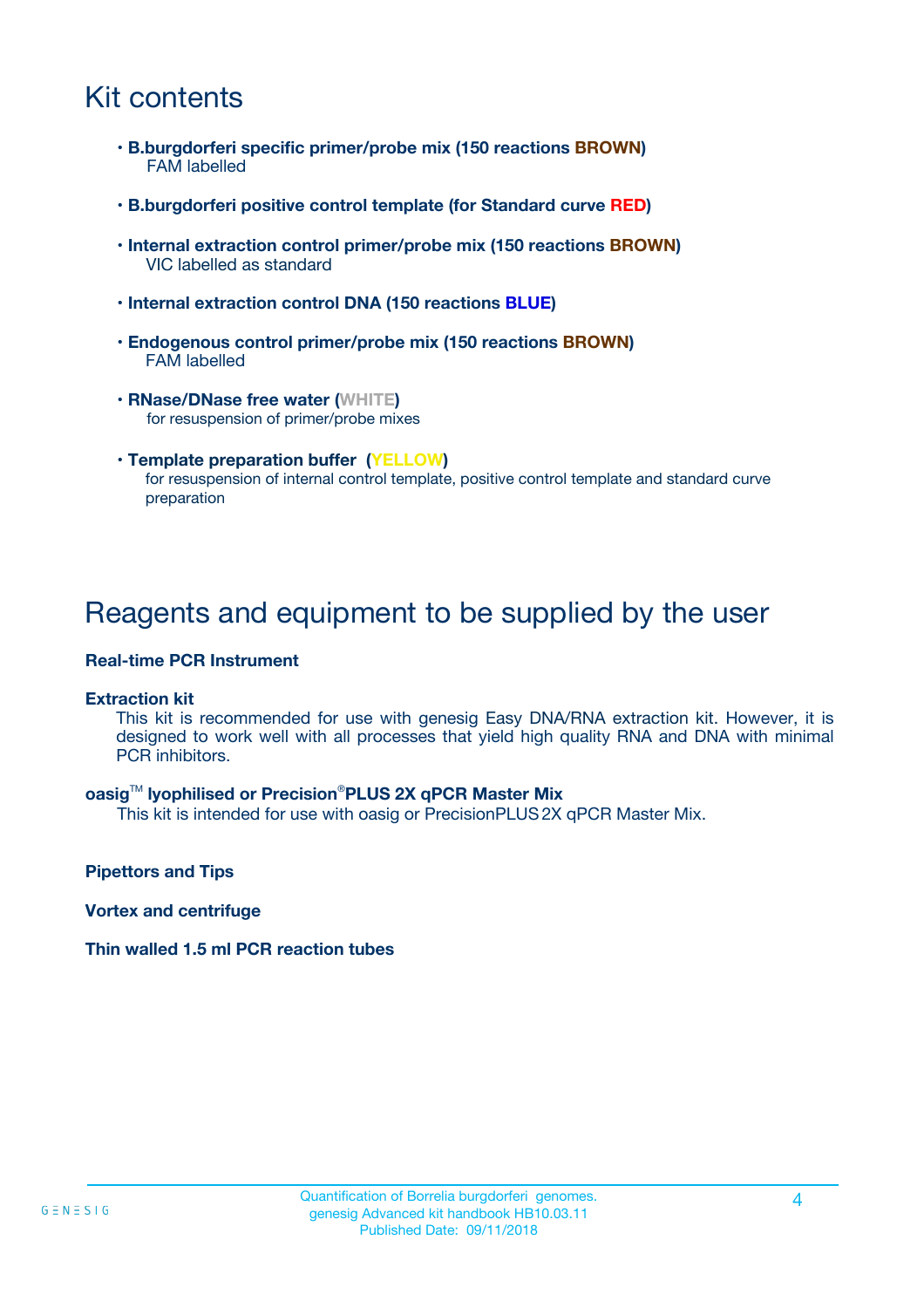### Kit storage and stability

This kit is stable at room temperature but should be stored at -20ºC on arrival. Once the lyophilised components have been resuspended they should not be exposed to temperatures above -20°C for longer than 30 minutes at a time and unnecessary repeated freeze/thawing should be avoided. The kit is stable for six months from the date of resuspension under these circumstances.

If a standard curve dilution series is prepared this can be stored frozen for an extended period. If you see any degradation in this serial dilution a fresh standard curve can be prepared from the positive control.

Primerdesign does not recommend using the kit after the expiry date stated on the pack.

### Suitable sample material

All kinds of sample material suited for PCR amplification can be used. Please ensure the samples are suitable in terms of purity, concentration, and DNA integrity (An internal PCR control is supplied to test for non specific PCR inhibitors). Always run at least one negative control with the samples. To prepare a negative-control, replace the template DNA sample with RNase/DNase free water.

### Dynamic range of test

Under optimal PCR conditions genesig B.burgdorferi detection kits have very high priming efficiencies of >95% and can detect less than 100 copies of target template.

### Notices and disclaimers

This product is developed, designed and sold for research purposes only. It is not intended for human diagnostic or drug purposes or to be administered to humans unless clearly expressed for that purpose by the Food and Drug Administration in the USA or the appropriate regulatory authorities in the country of use. During the warranty period Primerdesign genesig detection kits allow precise and reproducible data recovery combined with excellent sensitivity. For data obtained by violation to the general GLP guidelines and the manufacturer's recommendations the right to claim under guarantee is expired. PCR is a proprietary technology covered by several US and foreign patents. These patents are owned by Roche Molecular Systems Inc. and have been sub-licensed by PE Corporation in certain fields. Depending on your specific application you may need a license from Roche or PE to practice PCR. Additional information on purchasing licenses to practice the PCR process may be obtained by contacting the Director of Licensing at Roche Molecular Systems, 1145 Atlantic Avenue, Alameda, CA 94501 or Applied Biosystems business group of the Applera Corporation, 850 Lincoln Centre Drive, Foster City, CA 94404. In addition, the 5' nuclease assay and other homogeneous amplification methods used in connection with the PCR process may be covered by U.S. Patents 5,210,015 and 5,487,972, owned by Roche Molecular Systems, Inc, and by U.S. Patent 5,538,848, owned by The Perkin-Elmer Corporation.

## Trademarks

Primerdesign™ is a trademark of Primerdesign Ltd.

genesig $^\circledR$  is a registered trademark of Primerdesign Ltd.

The PCR process is covered by US Patents 4,683,195, and 4,683,202 and foreign equivalents owned by Hoffmann-La Roche AG. BI, ABI PRISM® GeneAmp® and MicroAmp® are registered trademarks of the Applera Genomics (Applied Biosystems Corporation). BIOMEK® is a registered trademark of Beckman Instruments, Inc.; iCycler™ is a registered trademark of Bio-Rad Laboratories, Rotor-Gene is a trademark of Corbett Research. LightCycler™ is a registered trademark of the Idaho Technology Inc. GeneAmp®, TaqMan® and AmpliTaqGold® are registered trademarks of Roche Molecular Systems, Inc., The purchase of the Primerdesign™ reagents cannot be construed as an authorization or implicit license to practice PCR under any patents held by Hoffmann-LaRoche Inc.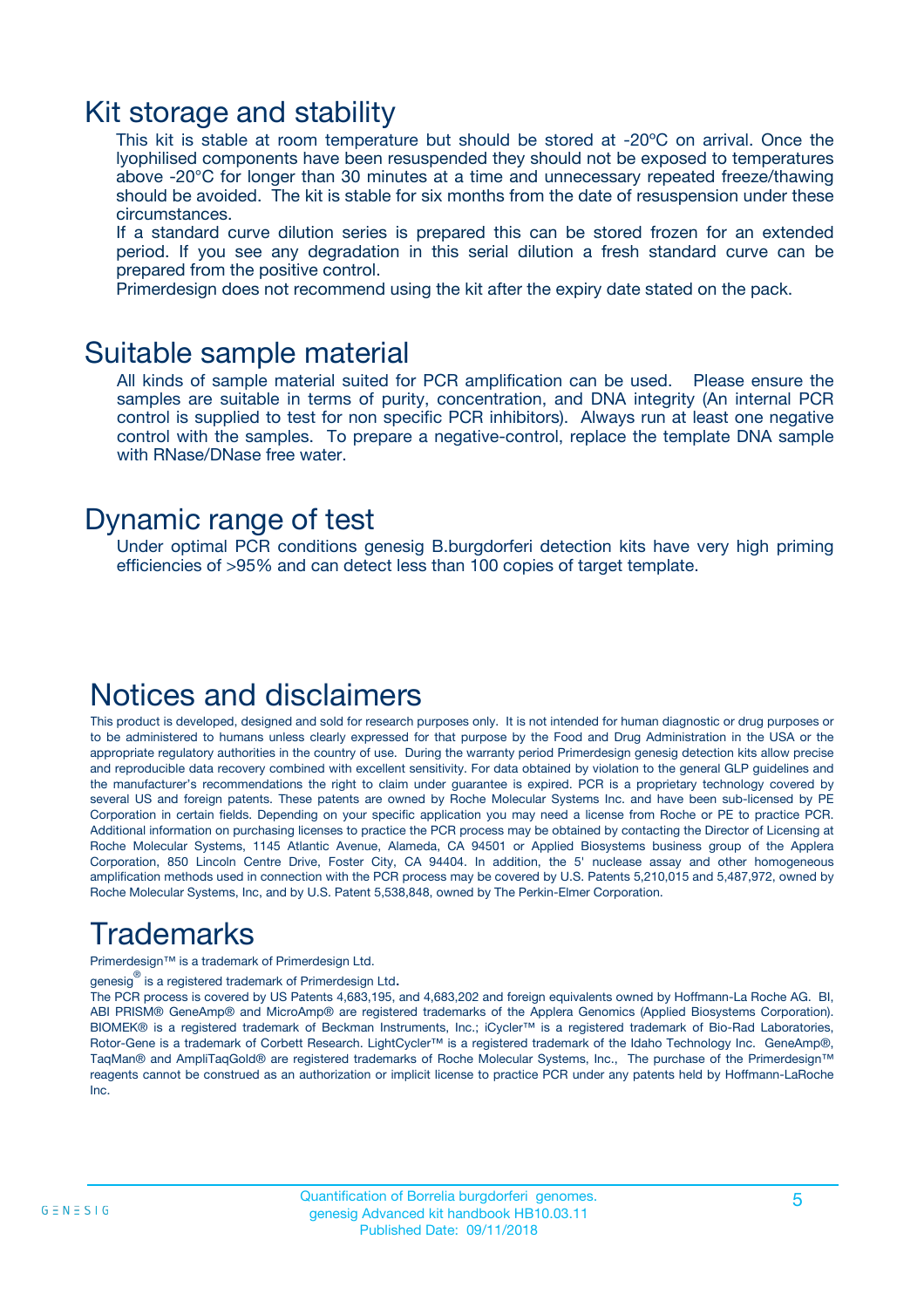### Principles of the test

#### **Real-time PCR**

A B.burgdorferi specific primer and probe mix is provided and this can be detected through the FAM channel.

The primer and probe mix provided exploits the so-called TaqMan® principle. During PCR amplification, forward and reverse primers hybridize to the B.burgdorferi DNA. A fluorogenic probe is included in the same reaction mixture which consists of a DNA probe labeled with a 5`-dye and a 3`-quencher. During PCR amplification, the probe is cleaved and the reporter dye and quencher are separated. The resulting increase in fluorescence can be detected on a range of qPCR platforms.

#### **Positive control**

For copy number determination and as a positive control for the PCR set up, the kit contains a positive control template. This can be used to generate a standard curve of B.burgdorferi copy number / Cq value. Alternatively the positive control can be used at a single dilution where full quantitative analysis of the samples is not required. Each time the kit is used, at least one positive control reaction must be included in the run. A positive result indicates that the primers and probes for detecting the target B.burgdorferi gene worked properly in that particular experimental scenario. If a negative result is obtained the test results are invalid and must be repeated. Care should be taken to ensure that the positive control does not contaminate any other kit component which would lead to false-positive results. This can be achieved by handling this component in a Post PCR environment. Care should also be taken to avoid cross-contamination of other samples when adding the positive control to the run. This can be avoided by sealing all other samples and negative controls before pipetting the positive control into the positive control well.

#### **Negative control**

To validate any positive findings a negative control reaction should be included every time the kit is used. For this reaction the RNase/DNase free water should be used instead of template. A negative result indicates that the reagents have not become contaminated while setting up the run.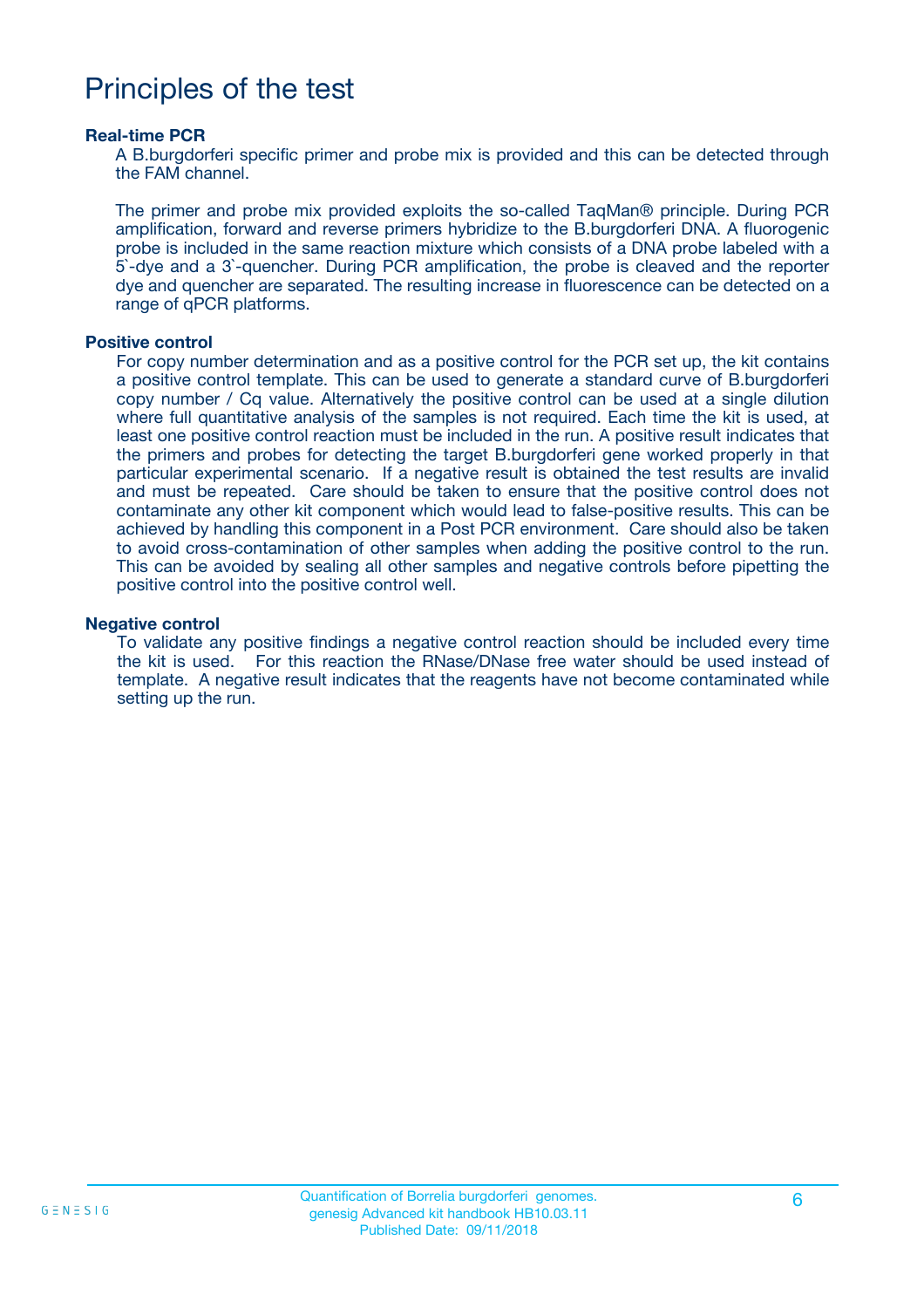#### **Internal DNA extraction control**

When performing DNA extraction, it is often advantageous to have an exogenous source of DNA template that is spiked into the lysis buffer. This control DNA is then co-purified with the sample DNA and can be detected as a positive control for the extraction process. Successful co-purification and qPCR for the control DNA also indicates that PCR inhibitors are not present at a high concentration.

A separate primer and probe mix are supplied with this kit to detect the exogenous DNA using qPCR. The primers are present at PCR limiting concentrations which allows multiplexing with the target sequence primers. Amplification of the control DNA does not interfere with detection of the B.burgdorferi target DNA even when present at low copy number. The Internal control is detected through the VIC channel and gives a Cq value of 28+/-3.

#### **Endogenous control**

To confirm extraction of a valid biological template, a primer and probe mix is included to detect an endogenous gene. Detection of the endogenous control is through the FAM channel and it is NOT therefore possible to perform a multiplex with the B.burgdorferi primers. A poor endogenous control signal may indicate that the sample did not contain sufficient biological material.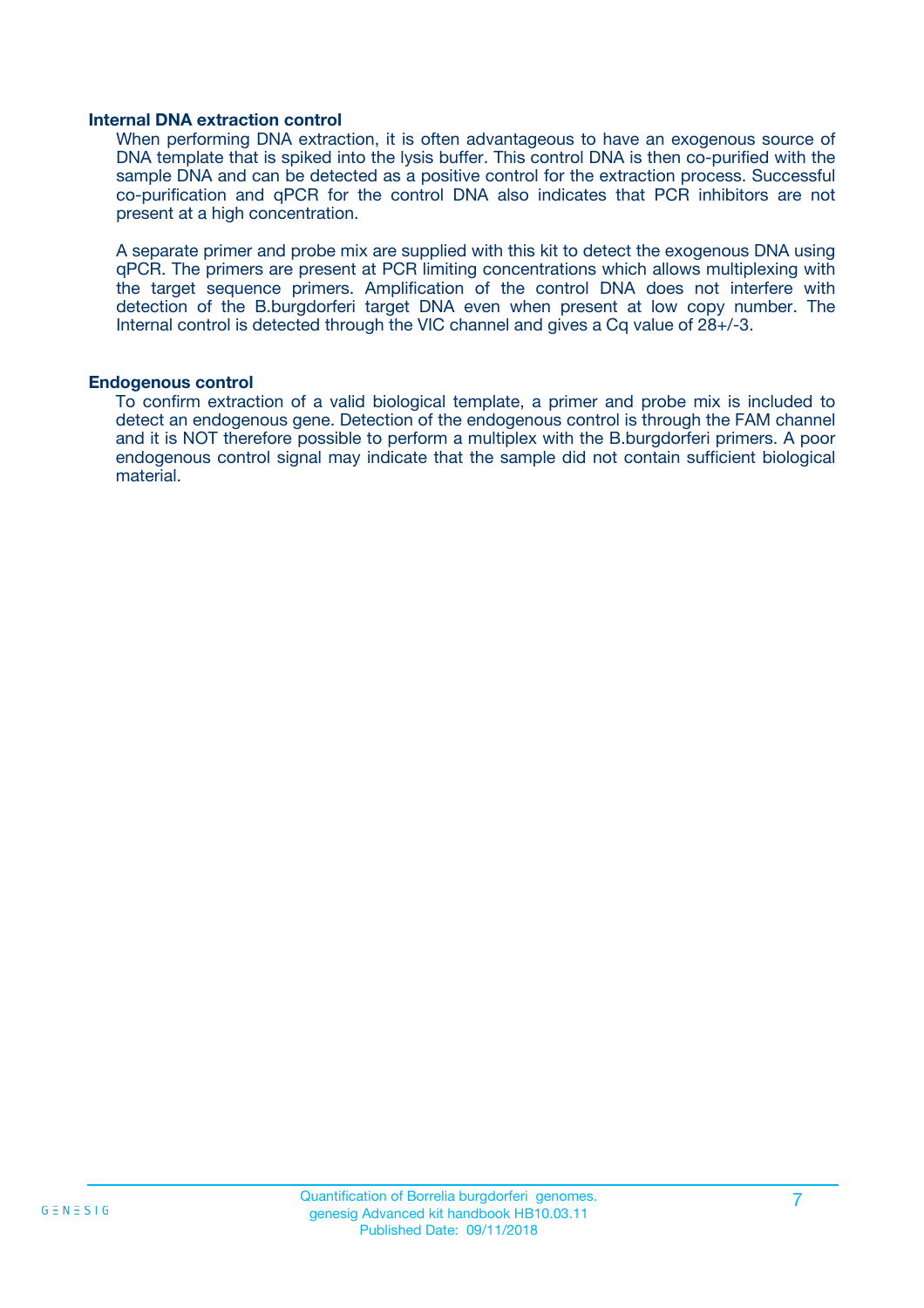### Resuspension protocol

To minimize the risk of contamination with foreign DNA, we recommend that all pipetting be performed in a PCR clean environment. Ideally this would be a designated PCR lab or PCR cabinet. Filter tips are recommended for all pipetting steps.

- **1. Pulse-spin each tube in a centrifuge before opening.** This will ensure lyophilised primer and probe mix is in the base of the tube and is not spilt upon opening the tube.
- **2. Resuspend the primer/probe mixes in the RNase/DNase free water supplied, according to the table below:**

To ensure complete resuspension, vortex each tube thoroughly.

| Component - resuspend in water                       |          |  |
|------------------------------------------------------|----------|--|
| <b>Pre-PCR pack</b>                                  |          |  |
| B.burgdorferi primer/probe mix (BROWN)               | $165$ µ  |  |
| Internal extraction control primer/probe mix (BROWN) | $165$ µl |  |
| Endogenous control primer/probe mix (BROWN)          | 165 µl   |  |

**3. Resuspend the internal control template and positive control template in the template preparation buffer supplied, according to the table below:** To ensure complete resuspension, vortex each tube thoroughly.

| Component - resuspend in template preparation buffer |  |  |  |
|------------------------------------------------------|--|--|--|
| <b>Pre-PCR heat-sealed foil</b>                      |  |  |  |
| Internal extraction control DNA (BLUE)               |  |  |  |
| <b>Post-PCR heat-sealed foil</b>                     |  |  |  |
| B.burgdorferi Positive Control Template (RED) *      |  |  |  |

\* This component contains high copy number template and is a VERY significant contamination risk. It must be opened and handled in a separate laboratory environment, away from the other components.

### DNA extraction

The internal extraction control DNA can be added either to the DNA lysis/extraction buffer or to the DNA sample once it has been resuspended in lysis buffer.

**DO NOT add the internal extraction control DNA directly to the unprocessed biological sample as this will lead to degradation and a loss in signal.**

- **1. Add 4µl of the Internal extraction control DNA (BLUE) to each sample in DNA lysis/extraction buffer per sample.**
- **2. Complete DNA extraction according to the manufacturers protocols.**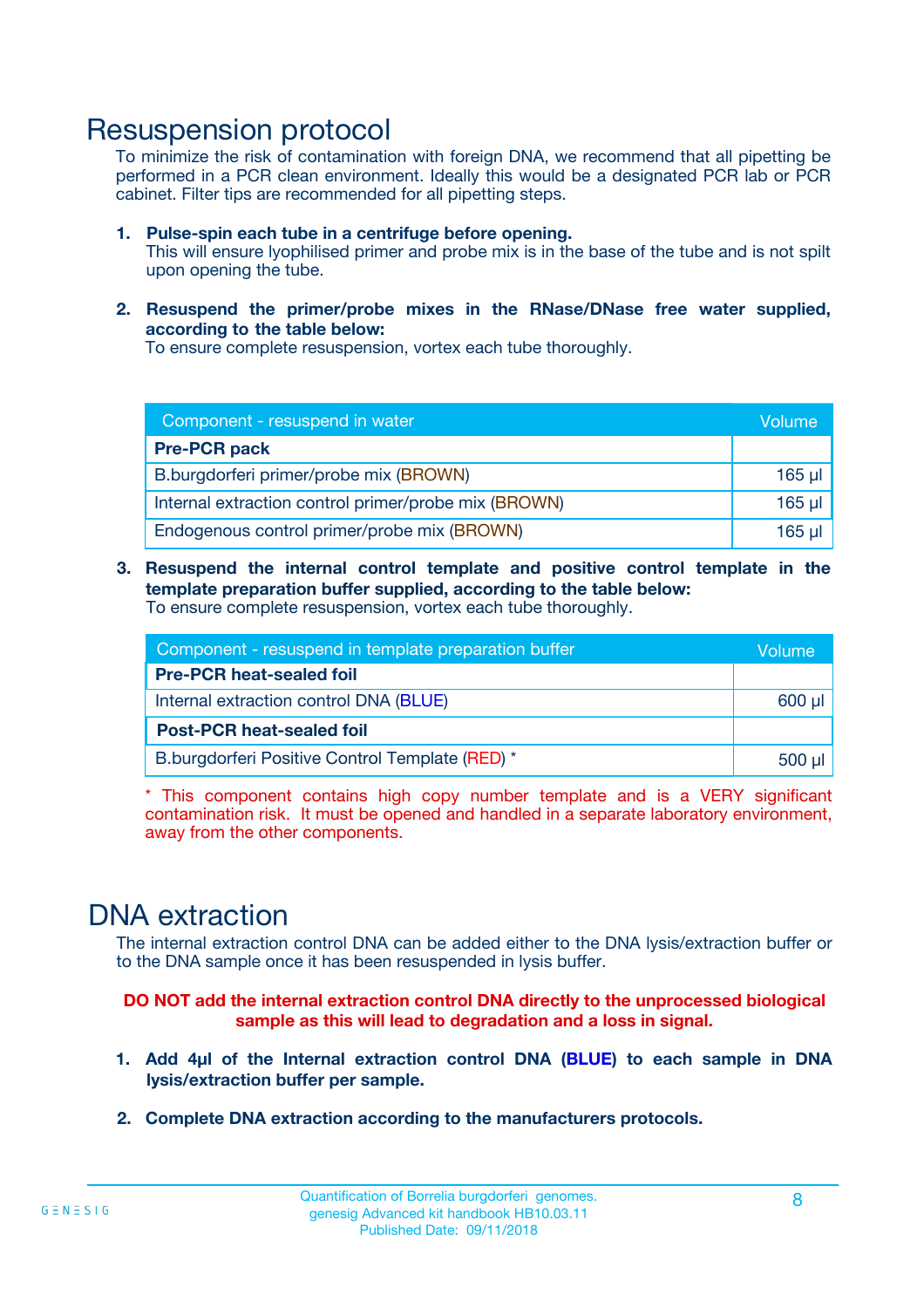## qPCR detection protocol

**1. For each DNA sample prepare a reaction mix according to the table below:** Include sufficient reactions for positive and negative controls.

| Component                                            | Volume   |
|------------------------------------------------------|----------|
| oasig or PrecisionPLUS 2X qPCR Master Mix            | $10 \mu$ |
| B.burgdorferi primer/probe mix (BROWN)               | 1 µI l   |
| Internal extraction control primer/probe mix (BROWN) | 1 µl     |
| <b>RNase/DNase free water (WHITE)</b>                | $3 \mu$  |
| <b>Final Volume</b>                                  | 15 µl    |

**2. For each DNA sample prepare an endogenous control reaction according to the table below (Optional):**

**This control reaction will provide useful information regarding the quality of the biological sample.**

| Component                                   | Volume   |
|---------------------------------------------|----------|
| oasig or PrecisionPLUS 2X qPCR Master Mix   | $10 \mu$ |
| Endogenous control primer/probe mix (BROWN) | 1 µI     |
| <b>RNase/DNase free water (WHITE)</b>       | $4 \mu$  |
| <b>Final Volume</b>                         | 15 µl    |

- **3. Pipette 15µl of each mix into individual wells according to your qPCR experimental plate set up.**
- **4. Prepare sample DNA templates for each of your samples.**
- **5. Pipette 5µl of DNA template into each well, according to your experimental plate set up.**

For negative control wells use 5µl of RNase/DNase free water. The final volume in each well is 20ul.

**6. If a standard curve is included for quantitative analysis, prepare a reaction mix according to the table below:**

| Component                                 | Volume   |
|-------------------------------------------|----------|
| oasig or PrecisionPLUS 2X qPCR Master Mix | 10 $\mu$ |
| B.burgdorferi primer/probe mix (BROWN)    | 1 µI I   |
| <b>RNase/DNase free water (WHITE)</b>     | $4 \mu$  |
| <b>Final Volume</b>                       | 15 µl    |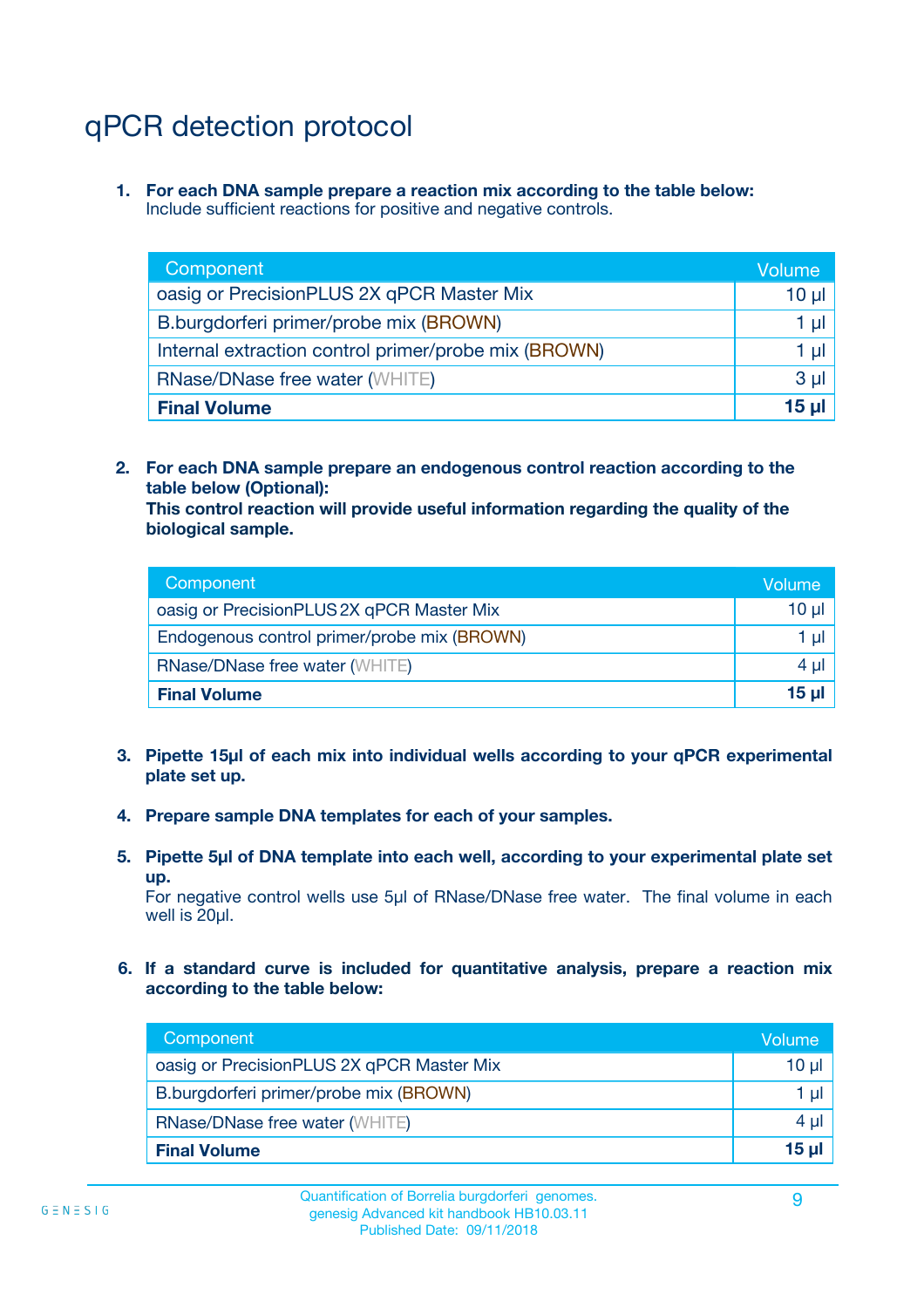#### **7. Preparation of standard curve dilution series.**

- 1) Pipette 90µl of template preparation buffer into 5 tubes and label 2-6
- 2) Pipette 10µl of Positive Control Template (RED) into tube 2
- 3) Vortex thoroughly
- 4) Change pipette tip and pipette 10µl from tube 2 into tube 3
- 5) Vortex thoroughly

Repeat steps 4 and 5 to complete the dilution series

| <b>Standard Curve</b>         | <b>Copy Number</b>     |
|-------------------------------|------------------------|
| Tube 1 Positive control (RED) | $2 \times 10^5$ per µl |
| Tube 2                        | $2 \times 10^4$ per µl |
| Tube 3                        | $2 \times 10^3$ per µl |
| Tube 4                        | $2 \times 10^2$ per µl |
| Tube 5                        | 20 per µl              |
| Tube 6                        | 2 per µl               |

**8. Pipette 5µl of standard template into each well for the standard curve according to your experimental plate set up.**

#### The final volume in each well is 20µl.

## qPCR amplification protocol

Amplification conditions using oasig or PrecisionPLUS 2X qPCR Master Mix.

|             | <b>Step</b>       | <b>Time</b>     | Temp    |
|-------------|-------------------|-----------------|---------|
|             | Enzyme activation | 2 min           | 95 °C   |
| Cycling x50 | Denaturation      | 10 <sub>s</sub> | 95 $°C$ |
|             | DATA COLLECTION * | 60 s            | 60 °C   |

\* Fluorogenic data should be collected during this step through the FAM and VIC channels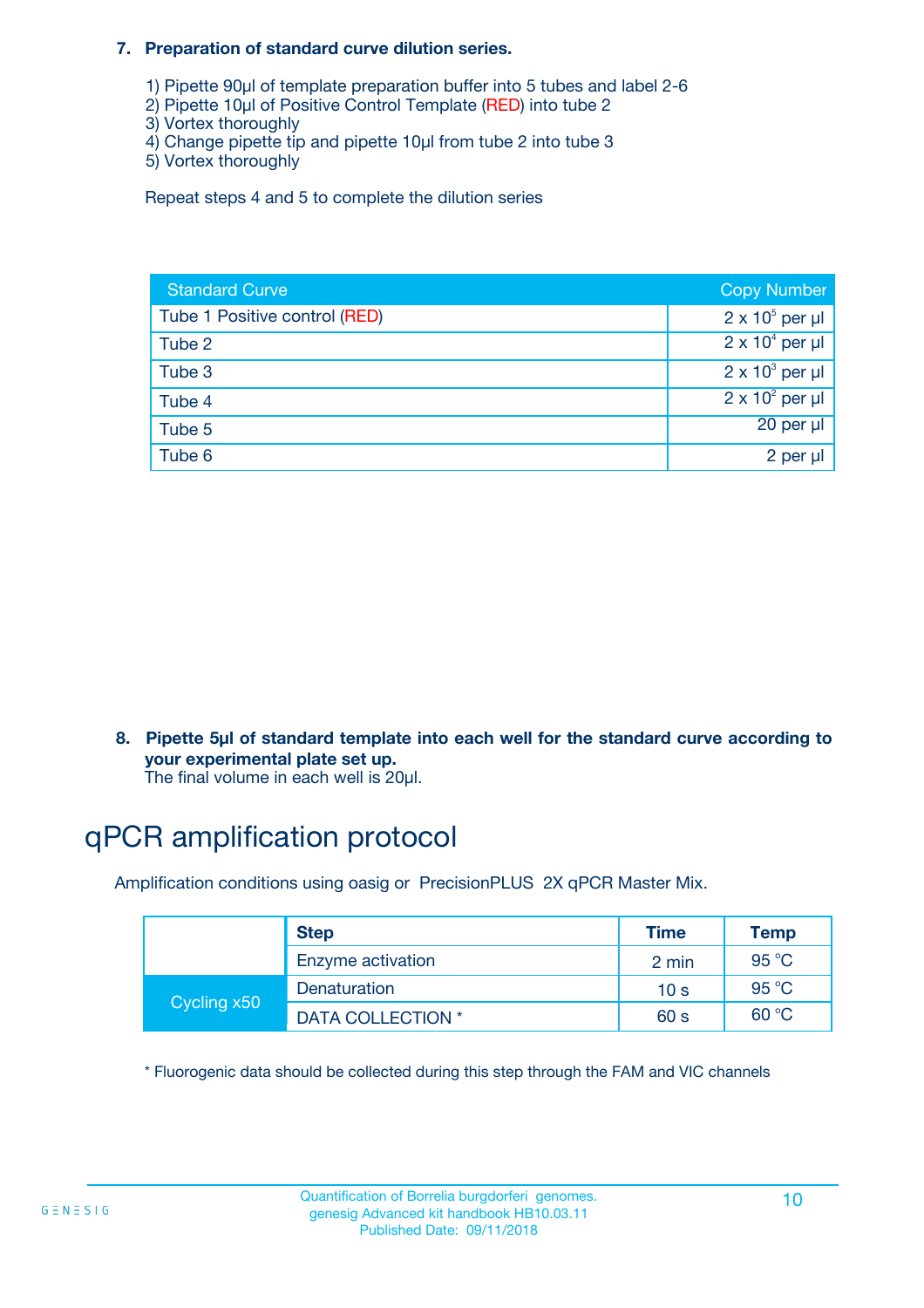## Interpretation of results

| <b>Target</b><br>(FAM) | <b>Internal</b><br>control<br>(NIC) | <b>Positive</b><br>control | <b>Negative</b><br>control | Interpretation                                                                                                  |
|------------------------|-------------------------------------|----------------------------|----------------------------|-----------------------------------------------------------------------------------------------------------------|
| $\leq 30$              | $+ 1 -$                             | ÷                          |                            | <b>POSITIVE QUANTITATIVE RESULT</b><br>calculate copy number                                                    |
| > 30                   | ٠                                   | ÷                          |                            | <b>POSITIVE QUANTITATIVE RESULT</b><br>calculate copy number                                                    |
| > 30                   |                                     | ÷                          |                            | <b>POSITIVE QUALITATIVE RESULT</b><br>do not report copy number as this<br>may be due to poor sample extraction |
|                        | ÷                                   | ÷                          |                            | <b>NEGATIVE RESULT</b>                                                                                          |
| $+ 1 -$                | $+ 1 -$                             | ÷                          | $\leq$ 35                  | <b>EXPERIMENT FAILED</b><br>due to test contamination                                                           |
| $+$ / -                | $+ 1 -$                             | ÷                          | > 35                       | $\star$                                                                                                         |
|                        |                                     | ÷                          |                            | <b>SAMPLE PREPARATION FAILED</b>                                                                                |
|                        |                                     |                            | $+$ /                      | <b>EXPERIMENT FAILED</b>                                                                                        |

Positive control template (**RED**) is expected to amplify between Cq 16 and 23. Failure to satisfy this quality control criterion is a strong indication that the experiment has been compromised.

\*Where the test sample is positive and the negative control is positive with a  $Ca > 35$ , the sample must be reinterpreted based on the relative signal strength of the two results:



If the sample amplifies  $> 5$  Cq earlier than the negative control then the sample should be reinterpreted (via the table above) with the negative control verified as negative.



If the sample amplifies  $< 5$  Cq earlier than the negative control then the positive sample result is invalidated and<br>the result should be determined  $the$  result should be inconclusive due to test contamination. The test for this sample should be repeated.